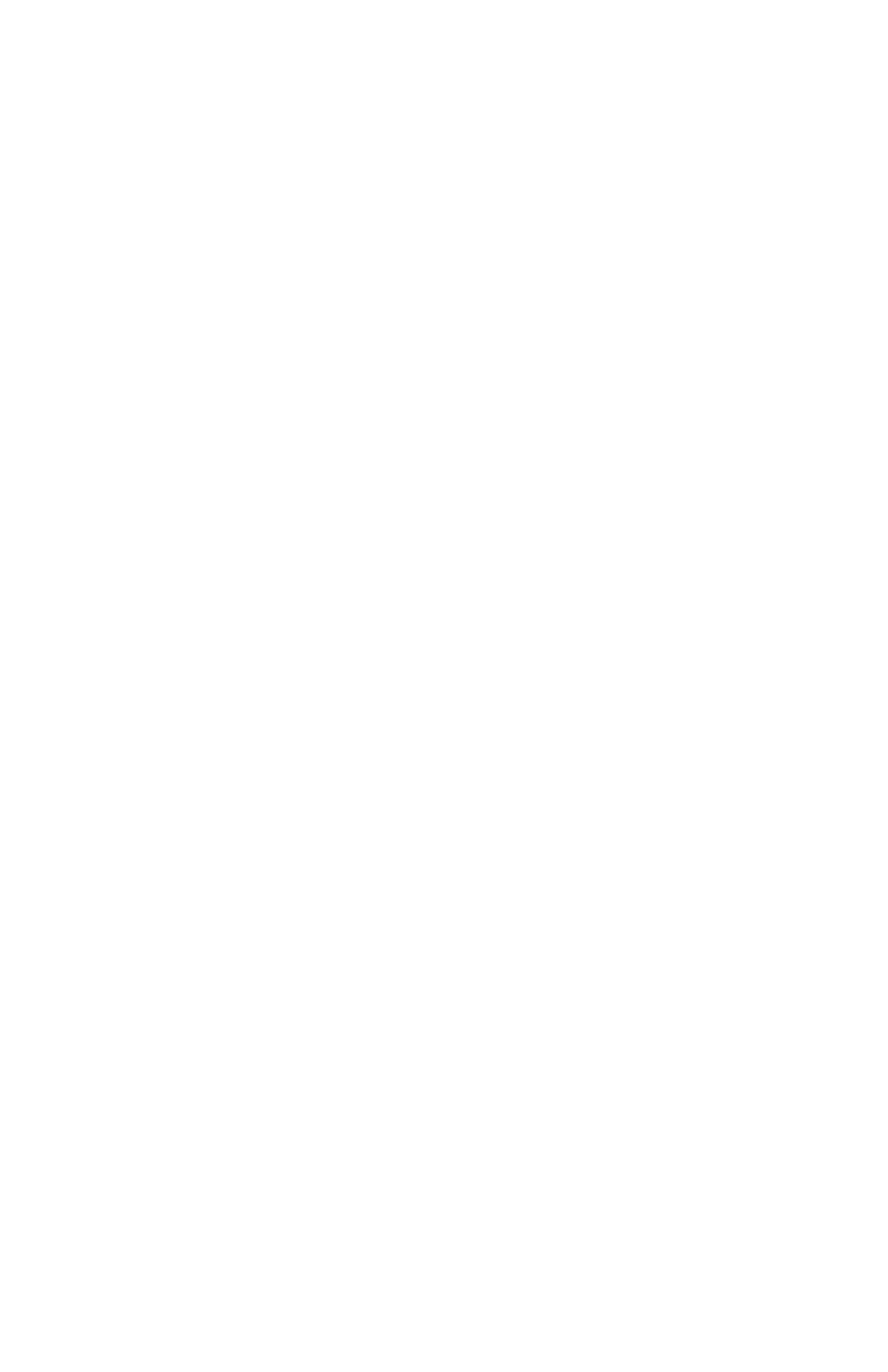#### **Welcome**

Anja Wanner Enid H. Anderson Professor of English and Department Chair

#### **Remarks**

David Zimmerman Elizabeth Ritzmann Professor of English and Director of Undergraduate Studies

## **Student Speaker**

Kyla Vaughan Bachelor of Arts, English + History Certificates in European Studies and Theatre

## **Presentation of the Graduates**

## **Student Speaker**

Sini Marcks Bachelor of Arts, English Creative Writing Certificate in Scandinavian Studies

# **Closing Remarks**

Professor David Zimmerman, Director of Undergraduate Studies

## **Reception**

Light refreshments

w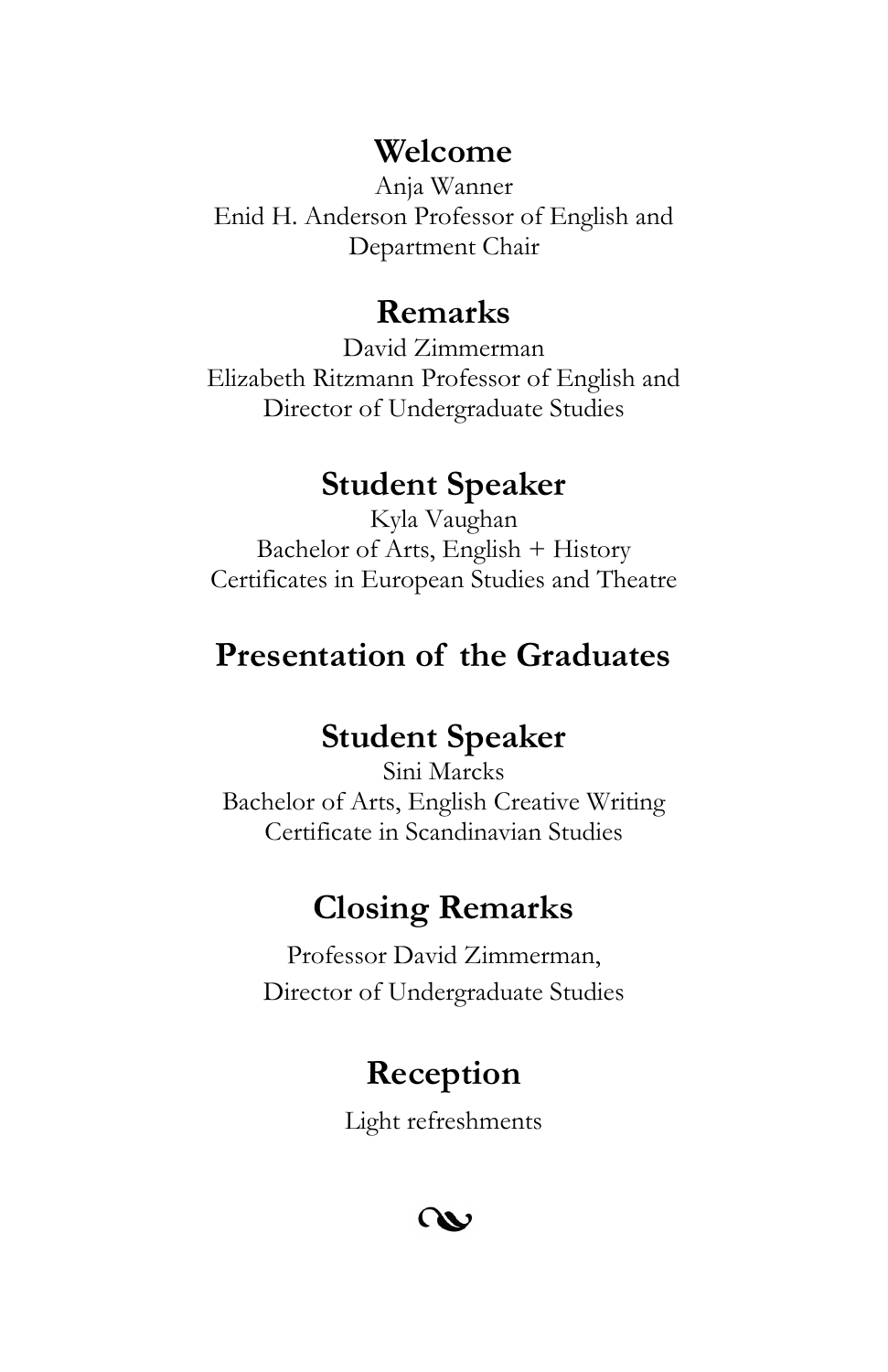#### **Undergraduates**

Alisyn Rose Amant Evanka Annyapu Nina Christine Boals Grace Patricia Borchert Michael Brennan Nicole Eliasov Brotter Lauren Alexandria Burkhardt Joshua David Busher Isabella Brooks Bussey Jesica J Campos Luis Cazarin Quiroga Jaikar Singh Chawla Emily Danielle Chester Cole Christophel Alexander Michael Cottrell Nikki Marie Cuevas Blake Robert DeSwarte Bobbie Jo Disch Clare Dowd Delaney Joy Drake Emily Sandra Duernberger

Olivia Katherine Dunham Miriam Rose Engel Kyle Robert Engels Danielle Margaret Farina Isabel Luisa Fernandez Hannah Filippo Valerie Foley Mary Lillian Fonk Whitney Adair Graham Mae Green Barbara Hanna Ethan Matthew Heckler Sophie Rose Hougland Maggie Jay Aadhishre Tushar Kasat Hannah Brooke Kekst Rebecca Marie Keller Roberta Jean Keller Sarah Lindsey Knego Sharon Koretskov Hanna Lackershire

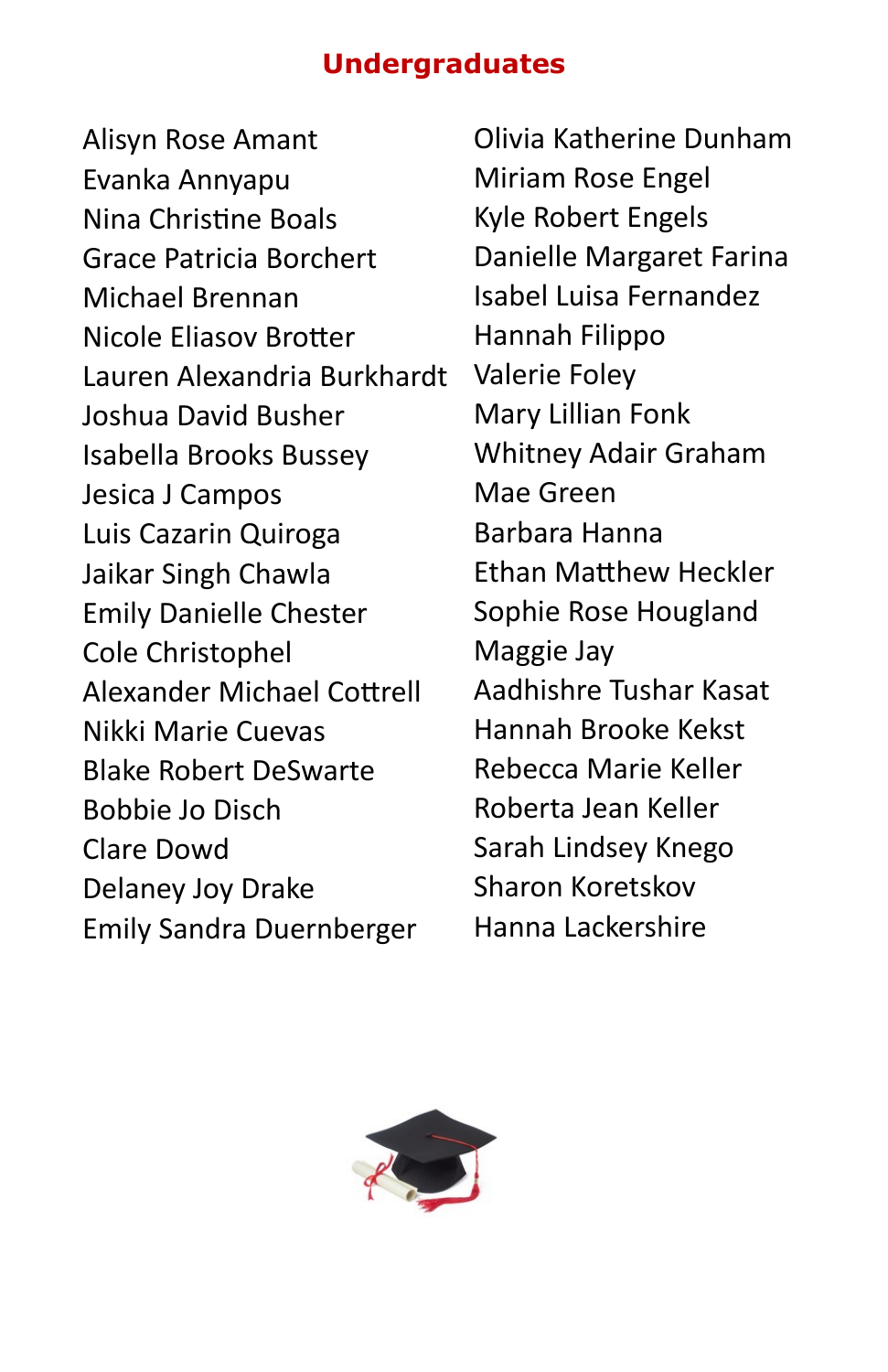#### **Undergraduates**

Aerin Leigh Lammers Naomi Monica Ledrowski Olive Lemberger Stephanie Elizabeth Lieb Isabella Nicole Lisak Danyel Hao Ma Sini Irene Marcks Joshua Marino Lily Jane Marthaler Sarah McLeod Elizabeth Paige McShane Nicole Meyer Mackenzie Mindorff Margaret Kathleen Navarre Casey Doyle Olson Abigail Omernick Phoebe Miyako Omuro Gwyneth Gasmena Pastores Rajvi Patel Cassidy Perry Olivia Grace Peters

Ameyali Tomasita Pineda Caitlin Marie Pueschner Kevin Patrick Rault Caoilfhinn Rauwerdink Grace Ellen Roemer Liliana Sarajian Bulat Zofar Schamiloglu Jordan Laine Shapiro Phoebe Erwitt Smolan Jessa Elizabeth Stecker Sadie Jayne Stelter Madison Jacqueline Urlaub Kyla Genevieve Vaughan Aileen Mary Wagner Joanne Walczynski Thomas Charles Warden Grant Philip Wheeler Owen Lawrence Wolman Samuel Jacob Wood Julia Zeimentz